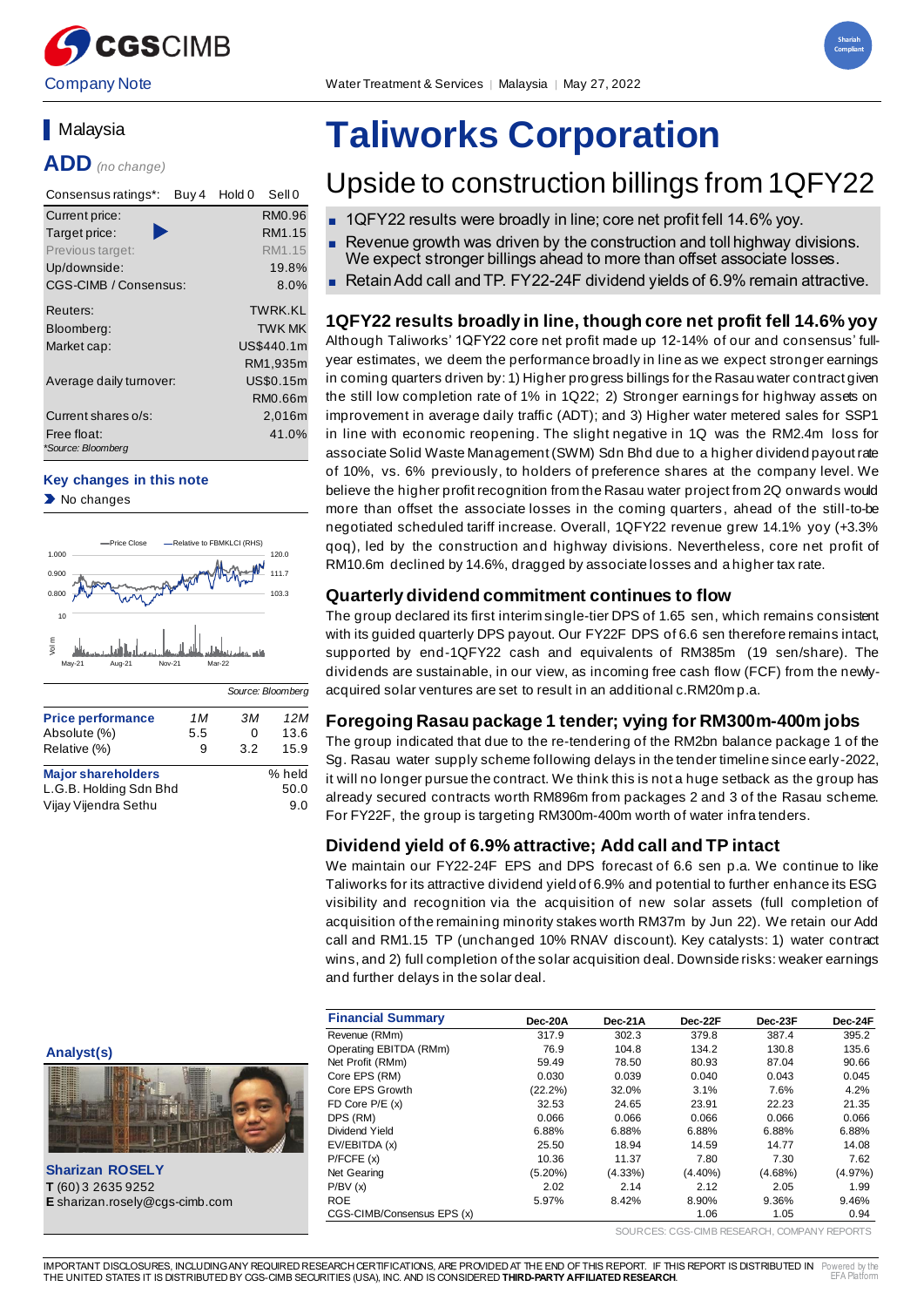

| <b>Figure 1: Results comparison</b> |               |               |         |               |          |         |                                                 |
|-------------------------------------|---------------|---------------|---------|---------------|----------|---------|-------------------------------------------------|
| <b>FYE Dec (RM m)</b>               | <b>1QFY22</b> | <b>1QFY21</b> | yoy %   | <b>4QFY21</b> | $q$ oq % | Prev.   |                                                 |
|                                     |               |               | chg     |               | chg      | FY22F   | <b>Comments</b>                                 |
| Revenue                             | 74.8          | 65.6          | 14.1    | 72.4          | 3.3      | 379.8   | 1) Highway ADT grew by 3.6-18.7% in 1QFY22      |
| Operating costs                     | (43.3)        | (40.1)        | 8.2     | (43.5)        | (0.5)    | (245.6) | 2) Contribution from new construction contracts |
| <b>EBITDA</b>                       | 31.5          | 25.6          | 23.2    | 28.9          | 9.1      | 134.2   | 3) Higher metered sales for SSP1 in 1QFY22      |
| EBITDA margin (%)                   | 42.1          | 39.0          | 8.0     | 39.9          | 5.5      | 35.3    |                                                 |
| Depn & amort.                       | (8.5)         | (7.2)         | 17.7    | (12.4)        | (31.3)   | (38.0)  |                                                 |
| <b>EBIT</b>                         | 23.0          | 18.3          | 25.4    | 16.5          | 39.3     | 96.3    |                                                 |
| Interest expense                    | (4.5)         | (4.7)         | (3.6)   | (4.8)         | (6.4)    | (26.6)  | Total debt stood at RM329m                      |
| Interest & invt inc                 | 0.4           | 0.3           | 28.1    | 0.8           | (51.8)   | 4.2     | Cash and investments of RM384m                  |
| Associates' contrib                 | (1.9)         | 2.7           | (168.1) | 1.3           | (244.9)  | 5.8     |                                                 |
| Exceptionals                        | ۰             | $\sim$        | nm      | 0.6           | (100.0)  | $\sim$  | No materrial one-offs                           |
| Pretax profit                       | 17.0          | 16.7          | 1.9     | 13.8          | 23.2     | 122.0   | Includes RM3.6mm toll compensation for          |
| Tax                                 | (5.5)         | (3.0)         | 86.9    | (1.9)         | 199.1    | (36.8)  | Grand Saga Highway in 1QFY22                    |
| Tax rate (%)                        | 32.5          | 17.7          | 83.4    | 13.4          | 142.8    | 30.1    |                                                 |
| Minority interests                  | (0.9)         | (1.4)         | (33.4)  | 0.2           | (552.5)  | (4.3)   |                                                 |
| Net profit                          | 10.6          | 12.4          | (14.6)  | 12.2          | (13.1)   | 85.2    | 1QFY22 core net profit made up 12-14% of our    |
| Core net profit                     | 10.6          | 12.4          | (14.6)  | 11.6          | (8.9)    | 85.2    | and consensus full-year forecasts               |
| EPS (sen)                           | 0.5           | 0.6           | (13.1)  | 0.6           | (11.7)   | 4.0     |                                                 |
|                                     |               |               |         |               |          |         | SOURCES: CGS-CIMB RESEARCH, COMPANY REPORTS     |

| Figure 2: 1QFY22 results by segment      |             |             |            |          |                                                                              |  |
|------------------------------------------|-------------|-------------|------------|----------|------------------------------------------------------------------------------|--|
|                                          | <b>1Q22</b> | <b>1Q21</b> |            | YoY 4Q21 | QoQ                                                                          |  |
|                                          |             | RM m RM m   |            | % RM m   | % Comments                                                                   |  |
| Revenue                                  |             |             |            |          |                                                                              |  |
| Water treatment, supply and distribution | 45.2        | 42.1        | 7.4%       | 43.2     | 5% Increase in water demand post-lockdown                                    |  |
| Construction                             | 7.8         | 3.9         | 98.0%      | 6.5      | 19% Contributions from Rasau project at only 1% progress                     |  |
| <b>Toll Highway</b>                      | 20.6        | 18.3        | 12.4%      | 21.5     | -4% Grand Saga Highway's ADT rose 18.7% yoy (99% of pre-pandemic level)      |  |
| <b>Others</b>                            | 1.3         | 1.3         | 0.0%       | 1.3      | $0\%$ -                                                                      |  |
| Total                                    | 74.8        | 65.6        | 14.1%      | 72.4     | 3%                                                                           |  |
|                                          | <b>1Q22</b> | 1Q21        | <b>YoY</b> | 3Q21     | QoQ                                                                          |  |
|                                          |             | RM m RM m   |            | % RM m   | $\frac{9}{6}$                                                                |  |
| <b>Operating profit/EBIT</b>             |             |             |            |          |                                                                              |  |
| Water treatment, supply and distribution | 15.7        | 14.5        | 8.0%       | 11.5     | 36% Higher metered sales (+3% yoy) for SSP 1                                 |  |
| Construction                             | 0.0         | (0.9)       | $-104.1%$  | 0.8      | -95% Rasau project still at early stages (start up cost)                     |  |
| <b>Toll Highway</b>                      | 8.9         | 7.7         | 15.8%      | 5.1      | 75% Grand Sepadu Highway's ADT rose 3.6% yoy (95% of pre-pandemic level)     |  |
| <b>Others</b>                            | (1.2)       | (2.6)       | $-54.0%$   | (0.0)    | 7947% -                                                                      |  |
| Total                                    | 23.4        | 18.7        | 25.4%      | 17.4     | 35%                                                                          |  |
| Finance cost                             | (4.5)       | (4.7)       | $-3.6%$    | (4.8)    | $-6%$ -                                                                      |  |
| Share of results of JV                   | 0.5         | 0.4         | 36.4%      | 0.4      | 55%                                                                          |  |
| Share of results of associate            | (2.4)       | 2.3         | $-203.3%$  | 0.9      | -359% Losses for SWM: higher dividend payout to holders of preference shares |  |
| Pretax profit                            | 17.0        | 16.7        | 1.9%       | 13.8     | 23%                                                                          |  |
|                                          |             |             |            |          |                                                                              |  |
|                                          |             |             |            |          | SOURCES: CGS-CIMB RESEARCH, COMPANY REPORTS                                  |  |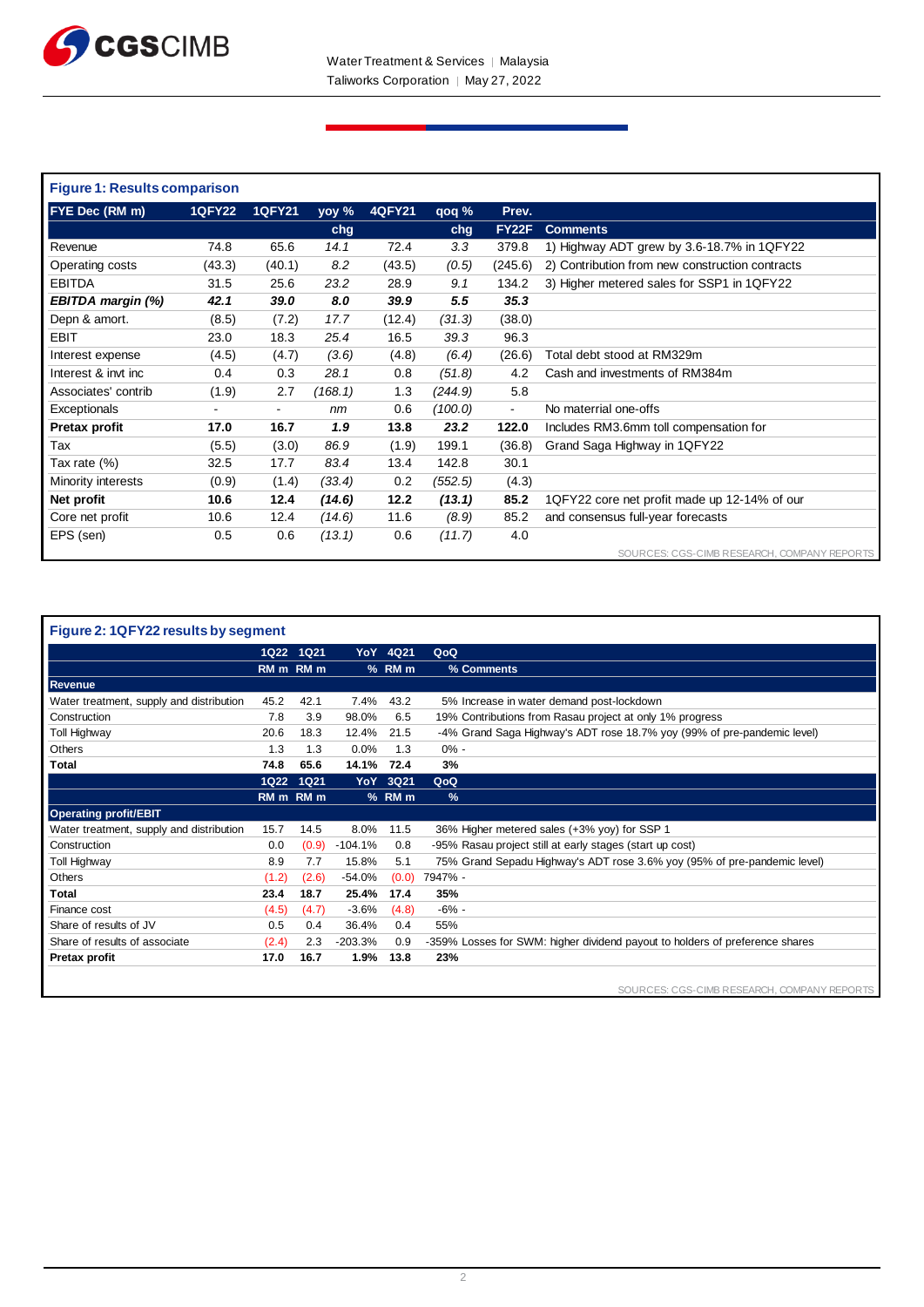

| <b>Figure 3: RNAV</b>                                     |                                             |                         |             |                    |
|-----------------------------------------------------------|---------------------------------------------|-------------------------|-------------|--------------------|
|                                                           | <b>Basis</b>                                | <b>Full value Stake</b> |             | Value              |
| <b>Concession assets</b>                                  |                                             | (RM <sub>m</sub> )      | (%)         | (RM <sub>m</sub> ) |
| Grand Saga Highway (24 years remaining concession life)   | DCF value                                   | 824.0                   | 51%         | 420.2              |
| Grand Sepadu Highway (12 years remaining concession life) | Takeover value                              | 265.0                   | 38%         | 100.7              |
| <b>Other segments</b>                                     | <b>Equity DCF value</b>                     |                         | Disc. Stake |                    |
|                                                           | (RM m)                                      | rate $(\%)$             | (%)         |                    |
| SSP1 - Sungai Harmoni O&M (18 years incl. extension)      | 932.5                                       |                         | 10% 100%    | 932.5              |
| Renewable energy (Solar)                                  | 189.1                                       |                         | 7% 100%     | 189.1              |
|                                                           |                                             |                         |             |                    |
|                                                           | <b>FY23F Net profit</b>                     |                         | P/E Stake   |                    |
|                                                           | (RM m)                                      | (x)                     | (%)         |                    |
| Construction (Sg. Rasau package 2 & 3)                    | 25.8                                        |                         | 15 100%     | 386.3              |
| Solid Waste Management (SWM) - acquisition value          | 700.0                                       |                         | 35%         | 245.0              |
| Investment in associate & JVs (as at end-Mar)             |                                             |                         |             | 234.9              |
| Cash & equivalents (as at end-Mar)                        |                                             |                         |             | 385.0              |
| Borrowings as at end-Mar                                  |                                             |                         |             | (328.6)            |
| <b>Total RNAV</b>                                         |                                             |                         |             |                    |
|                                                           |                                             |                         |             | 2,565.1            |
| No. of shares (m)                                         |                                             |                         |             | 2,015.8            |
| <b>RNAV/share</b>                                         |                                             |                         |             | 1.27               |
| RNAV discount (%)                                         |                                             |                         |             | 10%                |
| Target price (RM/share)                                   |                                             |                         |             | 1.15               |
|                                                           | SOURCES: CGS-CIMB RESEARCH, COMPANY REPORTS |                         |             |                    |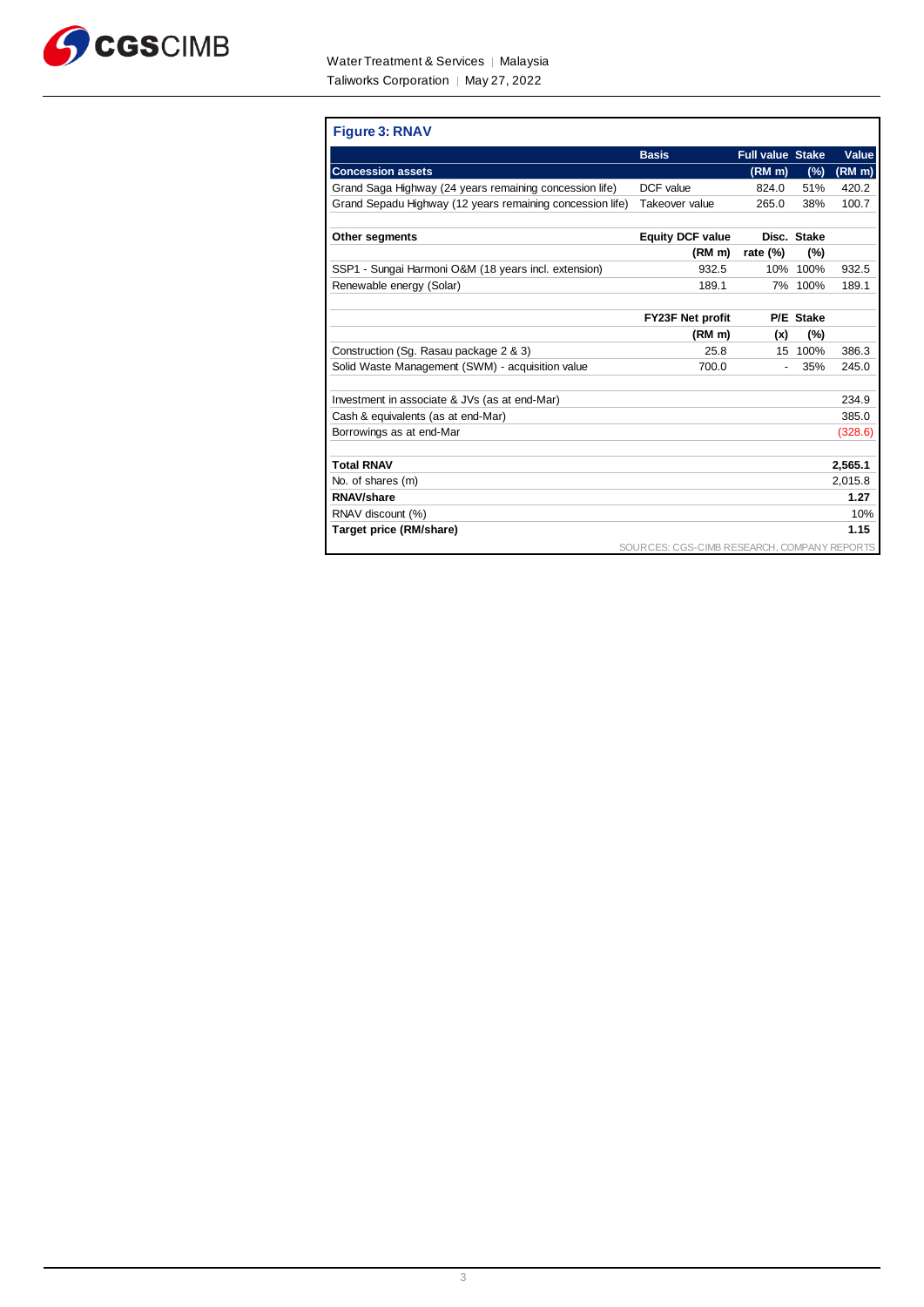



# **ESG in a nutshell**

In 2020, Taliworks undertook the development of a sustainability framework to guide its efforts in incorporating sustainability into its business model. This framework is benchmarked against sustainability best practices in industries both within and beyond the scope of operations. This framework should enable the group to create time-bound goals that are strategically aligned with the United Nations Sustainable Development Goals (UNSDG) targets.

|          | Keep your eye on                                                                                                                                                                                                                                                                                                                                                                                                                                                                                                                                                                                                          |                | <b>Implications</b>                                                                                                                                                                                                                                                                                                                                                                                                                                                                                                                                                               |
|----------|---------------------------------------------------------------------------------------------------------------------------------------------------------------------------------------------------------------------------------------------------------------------------------------------------------------------------------------------------------------------------------------------------------------------------------------------------------------------------------------------------------------------------------------------------------------------------------------------------------------------------|----------------|-----------------------------------------------------------------------------------------------------------------------------------------------------------------------------------------------------------------------------------------------------------------------------------------------------------------------------------------------------------------------------------------------------------------------------------------------------------------------------------------------------------------------------------------------------------------------------------|
| 1)<br>2) | In 2021, the group began developing a sustainability<br>framework that contained time-bound goals to guide its<br>sustainability journey over the longer term; this would be<br>incorporated into the group's Enterprise Risk<br>Management (ERM) Framework, which would cover all<br>segments of businesses, i.e. 1) water treatment, supply<br>and distribution, 2) waste management, 3) construction,<br>and 4) toll highways.<br>Budget 2022 and the 12 <sup>th</sup> Malaysia Plan (12MP) have<br>cited water infrastructure projects as among their "Green<br>Infrastructure" initiatives. Taliworks's construction | 1)<br>2)<br>3) | Key operational metrics for the water division address<br>the quality and quantity of water to end-users and<br>meeting demand, while managing water loss, in the<br>distribution network: Taliworks achieved above 99%<br>water treatment compliance rates in 2018-20.<br>Non-revenue water (NRW), or volume of water loss as a<br>percentage of total volume of water produced, stood at<br>42.1% in 2020.<br>Toll highway safety performance is guided under the<br>Malaysian Highway Authority (MHA). Taliworks met the<br>safety performance and regulatory standards of not |
|          | division could see a recovery in water contract tenders.                                                                                                                                                                                                                                                                                                                                                                                                                                                                                                                                                                  |                | exceeding 3.15 accidents per 1m vehicles in 2020.                                                                                                                                                                                                                                                                                                                                                                                                                                                                                                                                 |
|          | <b>ESG highlights</b>                                                                                                                                                                                                                                                                                                                                                                                                                                                                                                                                                                                                     |                | <b>Implications</b>                                                                                                                                                                                                                                                                                                                                                                                                                                                                                                                                                               |
| 1)<br>2) | Taliworks's proposed RM180.4m investment in the solar<br>business, via the acquisition of several operating solar<br>companies, is in line with its vision of balancing<br>environmental, social and governance elements.<br>Its waste management operations span 28,500km <sup>2</sup> and                                                                                                                                                                                                                                                                                                                               | 1)             | Taliworks's renewable energy (RE) acquisition is a long-<br>term positive in that it replaces the loss of income from<br>the expiry of Taliworks Langkawi in Oct 20. RE M&As<br>strengthen its ability to pay out our FY21-23F 6.6 sen<br>DPS p.a.                                                                                                                                                                                                                                                                                                                                |
|          | employ over 8,000 workers: To ensure a sustainable<br>approach to business processes and the managing of a<br>large-scale waste management operation, the division<br>employs risk-based decision-making, daily monitoring,<br>proactive action, incentive systems, and strategic target-                                                                                                                                                                                                                                                                                                                                 | 2)<br>3)       | The consolidation of the new solar projects is earnings-<br>accretive from FY22-24FF (+6%), supported by a base-<br>case post-M&A RE EBITDA of RM22m.<br>Some initiatives by the waste management division,                                                                                                                                                                                                                                                                                                                                                                       |
| 3)       | setting.<br>Taliworks seeks to ensure the quality of operations of its<br>entire supply chain/subcontractors with commitment to<br>quality, environmental and occupational safety<br>standards. The group conducts annual assessments of<br>its entire supply chain. The supply chain of its water<br>division, for example, is governed under the Water<br>Services Industries Act 2006 (WSIA).                                                                                                                                                                                                                          |                | SWM<br>Environment, in promoting sustainability<br>awareness include improving public perception of waste<br>management, empowering communities to improve<br>surrounding<br>environments,<br>and<br>collaborative<br>educational programmes with the Ministry of Education<br>$(MOE)$ .                                                                                                                                                                                                                                                                                          |
|          | <b>Trends</b>                                                                                                                                                                                                                                                                                                                                                                                                                                                                                                                                                                                                             |                | <b>Implications</b>                                                                                                                                                                                                                                                                                                                                                                                                                                                                                                                                                               |
|          | Sepadu (associate) highways maintained full four-star<br>ratings from the MHA.                                                                                                                                                                                                                                                                                                                                                                                                                                                                                                                                            |                | 1) In 2020, the Grand Saga (subsidiary) and Grand 1) Although Taliworks does not have a formal climate risk<br>management process, climate change-related issues<br>have been recognised as part of its risk identification                                                                                                                                                                                                                                                                                                                                                       |
| 2)       | Grand Sepadu has been certified Silver Rating by the<br>Malaysia Green Highway Index (MGHI) since 2019 2)<br>while Grand Saga's status is pending an audit by the<br>MGHI.                                                                                                                                                                                                                                                                                                                                                                                                                                                |                | processes at the division level.<br>While Taliworks is not a constituent of the FTSE4Good<br>Bursa Malaysia Index and not rated under the FTSE<br>Russell, we believe Taliworks's business model                                                                                                                                                                                                                                                                                                                                                                                  |
| 3)       | All plans/strategies for its water division are aligned with<br>the Task Force on Climate-Related Financial Disclosure<br>(TCFD), endorsed by Bursa Malaysia.                                                                                                                                                                                                                                                                                                                                                                                                                                                             |                | contains comprehensive elements directly contributing<br>to the area of sustainability under the environmental and<br>social components of the ESG sphere.                                                                                                                                                                                                                                                                                                                                                                                                                        |
|          |                                                                                                                                                                                                                                                                                                                                                                                                                                                                                                                                                                                                                           |                | SOURCES: CGS-CIMB RESEARCH, REFINITIV                                                                                                                                                                                                                                                                                                                                                                                                                                                                                                                                             |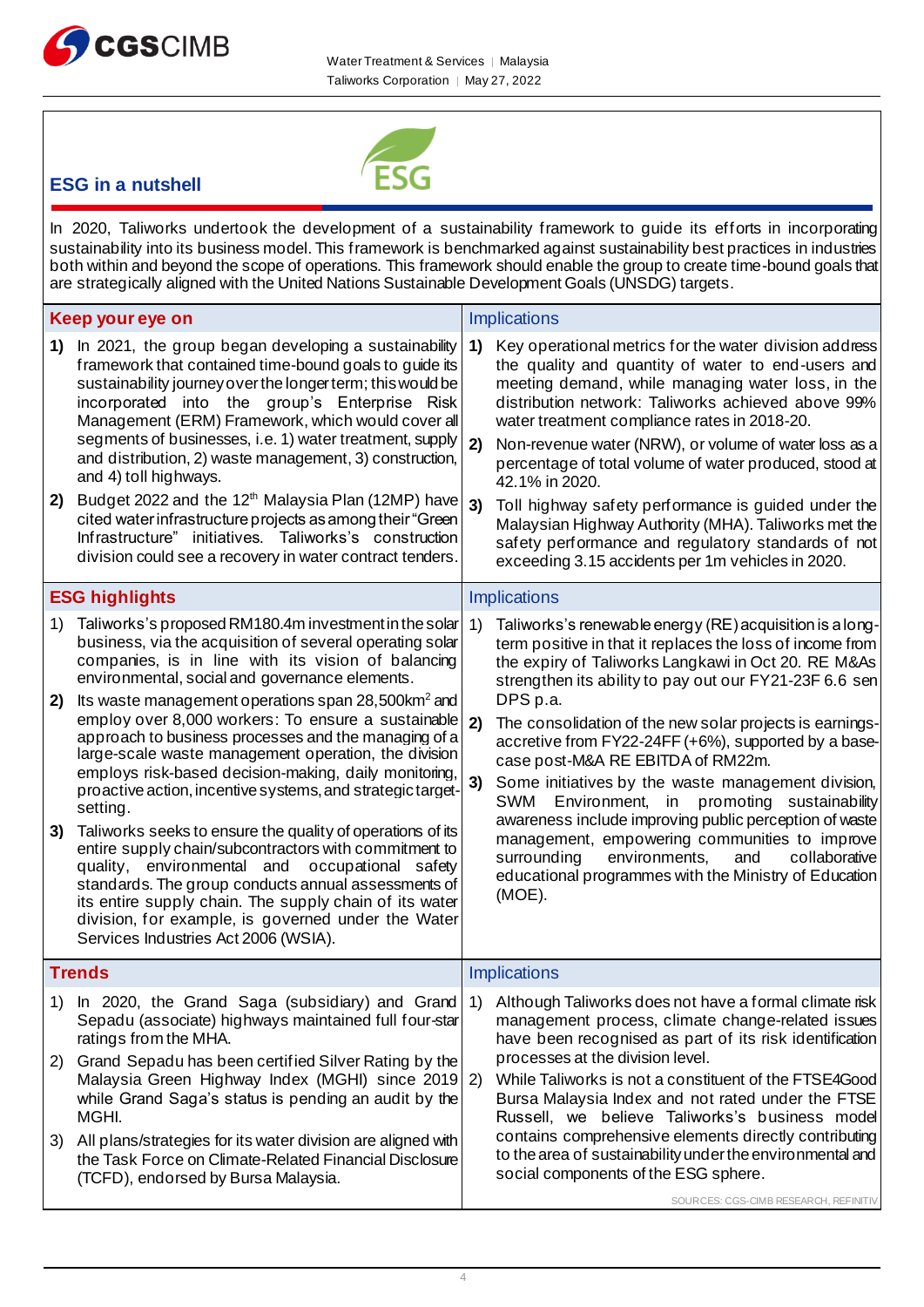

# **BY THE NUMBERS**



#### **Profit & Loss**

| (RMm)                                     | $Dec-20A$ | $Dec-21A$ | Dec-22F | Dec-23F | Dec-24F |
|-------------------------------------------|-----------|-----------|---------|---------|---------|
| <b>Total Net Revenues</b>                 | 317.9     | 302.3     | 379.8   | 387.4   | 395.2   |
| <b>Gross Profit</b>                       | 117.5     | 139.7     | 176.5   | 173.9   | 179.5   |
| <b>Operating EBITDA</b>                   | 76.9      | 104.8     | 134.2   | 130.8   | 135.6   |
| Depreciation And Amortisation             | (43.9)    | (33.5)    | (38.0)  | (38.7)  | (39.5)  |
| <b>Operating EBIT</b>                     | 33.0      | 71.3      | 96.3    | 92.1    | 96.1    |
| Financial Income/(Expense)                | (21.1)    | (17.0)    | (22.4)  | (22.7)  | (23.1)  |
| Pretax Income/(Loss) from Assoc.          | 2.8       | 14.3      | 5.8     | 6.1     | 6.4     |
| Non-Operating Income/(Expense)            | 63.7      | 45.4      | 42.4    | 43.2    | 44.1    |
| Profit Before Tax (pre-El)                | 78.5      | 114.0     | 122.0   | 118.6   | 123.4   |
| <b>Exceptional Items</b>                  |           |           |         |         |         |
| <b>Pre-tax Profit</b>                     | 78.5      | 114.0     | 122.0   | 118.6   | 123.4   |
| Taxation                                  | (15.0)    | (11.6)    | (36.8)  | (27.2)  | (28.2)  |
| Exceptional Income - post-tax             |           |           |         |         |         |
| <b>Profit After Tax</b>                   | 63.5      | 102.4     | 85.2    | 91.5    | 95.2    |
| <b>Minority Interests</b>                 | (4.0)     | (23.9)    | (4.3)   | (4.4)   | (4.6)   |
| <b>Preferred Dividends</b>                |           |           |         |         |         |
| FX Gain/(Loss) - post tax                 |           |           |         |         |         |
| Other Adjustments - post-tax              |           |           |         |         |         |
| <b>Net Profit</b>                         | 59.5      | 78.5      | 80.9    | 87.0    | 90.7    |
| <b>Recurring Net Profit</b>               | 59.5      | 78.5      | 80.9    | 87.0    | 90.7    |
| <b>Fully Diluted Recurring Net Profit</b> | 59.5      | 78.5      | 80.9    | 87.0    | 90.7    |

#### **Cash Flow**

| (RMm)                            | Dec-20A | Dec-21A | Dec-22F | Dec-23F | Dec-24F |
|----------------------------------|---------|---------|---------|---------|---------|
| <b>EBITDA</b>                    | 76.9    | 104.8   | 134.2   | 130.8   | 135.6   |
| Cash Flow from Invt. & Assoc.    |         |         |         |         |         |
| Change In Working Capital        | (148.1) | (78.1)  | (14.1)  | 6.2     | 2.3     |
| (Incr)/Decr in Total Provisions  |         |         |         |         |         |
| Other Non-Cash (Income)/Expense  |         |         |         |         |         |
| <b>Other Operating Cashflow</b>  | 146.4   | 134.9   | 121.4   | 109.2   | 98.3    |
| Net Interest (Paid)/Received     | (21.1)  | (17.0)  | (22.4)  | (22.7)  | (23.1)  |
| <b>Tax Paid</b>                  | (15.0)  | (11.6)  | (36.8)  | (27.2)  | (28.2)  |
| <b>Cashflow From Operations</b>  | 39.1    | 132.9   | 182.3   | 196.3   | 184.9   |
| Capex                            | (0.5)   | (1.2)   | (1.2)   | (1.2)   | (1.2)   |
| Disposals Of FAs/subsidiaries    | 0.1     | 1.2     | 1.5     | 1.5     | 1.5     |
| Acq. Of Subsidiaries/investments | 0.0     | 0.0     | 0.0     | 0.0     | 0.0     |
| Other Investing Cashflow         | 230.4   | 69.8    | 69.8    | 69.8    | 69.8    |
| <b>Cash Flow From Investing</b>  | 230.0   | 69.9    | 70.2    | 70.2    | 70.2    |
| Debt Raised/(repaid)             | (82.4)  | (32.6)  | (4.5)   | (1.2)   | (1.3)   |
| Proceeds From Issue Of Shares    | 0.0     | 0.0     | 0.0     | 0.0     | 0.0     |
| Shares Repurchased               | 0.0     | 0.0     | 0.0     | 0.0     | 0.0     |
| Dividends Paid                   | (133.0) | (133.0) | (133.0) | (133.0) | (133.0) |
| <b>Preferred Dividends</b>       | 0.0     | 0.0     | 0.0     | 0.0     | 0.0     |
| Other Financing Cashflow         | (61.6)  | (39.5)  | (108.4) | (124.8) | (106.6) |
| <b>Cash Flow From Financing</b>  | (277.1) | (205.1) | (245.9) | (259.1) | (240.9) |
| <b>Total Cash Generated</b>      | (7.9)   | (2.4)   | 6.6     | 7.4     | 14.2    |
| <b>Free Cashflow To Equity</b>   | 186.7   | 170.1   | 248.0   | 265.3   | 253.8   |
| <b>Free Cashflow To Firm</b>     | 294.1   | 221.8   | 279.1   | 293.6   | 282.8   |

SOURCES: CGS-CIMB RESEARCH, COMPANY REPORTS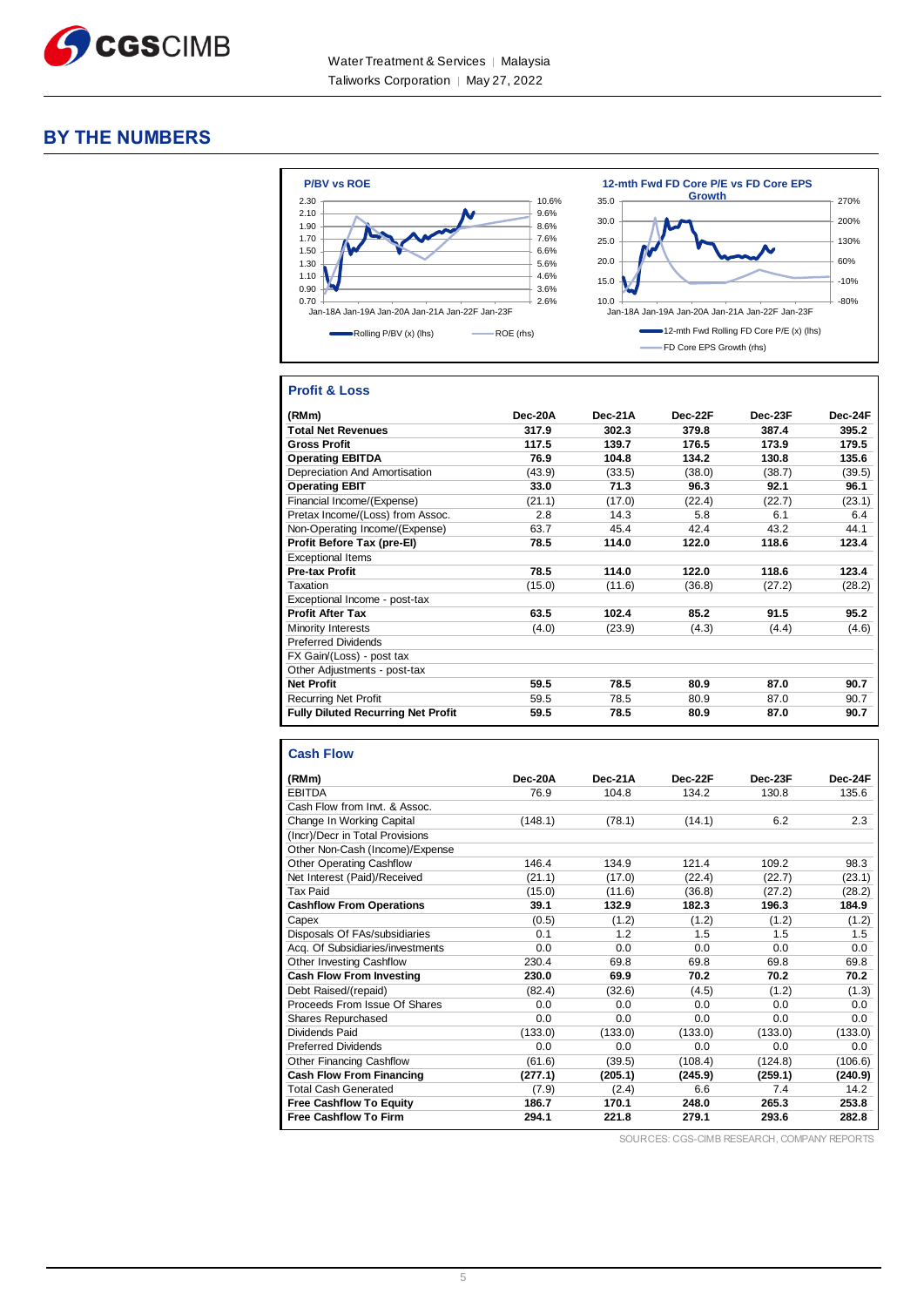

# **BY THE NUMBERS… cont'd**

| (RMm)                                      | Dec-20A | Dec-21A | Dec-22F | Dec-23F | Dec-24F |
|--------------------------------------------|---------|---------|---------|---------|---------|
| <b>Total Cash And Equivalents</b>          | 451     | 409     | 413     | 418     | 423     |
| <b>Total Debtors</b>                       | 116     | 75      | 81      | 86      | 88      |
| Inventories                                | 3       | 3       | 3       | 3       | 3       |
| <b>Total Other Current Assets</b>          | 11      | 7       | 7       | 7       | 7       |
| <b>Total Current Assets</b>                | 581     | 493     | 504     | 514     | 520     |
| <b>Fixed Assets</b>                        | 9       | 6       | 7       | 8       | 9       |
| <b>Total Investments</b>                   | 224     | 221     | 222     | 222     | 223     |
| <b>Intangible Assets</b>                   | 1.174   | 1,146   | 1.145   | 1.144   | 1,143   |
| <b>Total Other Non-Current Assets</b>      | 88      | 77      | 78      | 78      | 79      |
| <b>Total Non-current Assets</b>            | 1.494   | 1.450   | 1.451   | 1,452   | 1,453   |
| Short-term Debt                            | 30      | 30      | 31      | 32      | 34      |
| Current Portion of Long-Term Debt          |         |         |         |         |         |
| <b>Total Creditors</b>                     | 68      | 59      | 83      | 84      | 85      |
| Other Current Liabilities                  | 21      | 20      | 21      | 22      | 23      |
| <b>Total Current Liabilities</b>           | 119     | 110     | 135     | 139     | 142     |
| <b>Total Long-term Debt</b>                | 358     | 329     | 332     | 332     | 332     |
| Hybrid Debt - Debt Component               |         |         |         |         |         |
| <b>Total Other Non-Current Liabilities</b> | 155     | 114     | 112     | 111     | 110     |
| <b>Total Non-current Liabilities</b>       | 513     | 442     | 444     | 443     | 442     |
| <b>Total Provisions</b>                    | 235     | 234     | 234     | 234     | 234     |
| <b>Total Liabilities</b>                   | 867     | 786     | 813     | 816     | 819     |
| Shareholders' Equity                       | 959     | 905     | 915     | 946     | 971     |
| Minority Interests                         | 248     | 253     | 227     | 205     | 184     |
| <b>Total Equity</b>                        | 1,208   | 1,157   | 1,142   | 1,151   | 1,155   |

|                                  | Dec-20A | Dec-21A | Dec-22F | Dec-23F | Dec-24F |
|----------------------------------|---------|---------|---------|---------|---------|
| Revenue Growth                   | (15.7%) | (4.9%)  | 25.7%   | 2.0%    | 2.0%    |
| Operating EBITDA Growth          | 559%    | 36%     | 28%     | (3%)    | 4%      |
| Operating EBITDA Margin          | 24.2%   | 34.7%   | 35.3%   | 33.8%   | 34.3%   |
| Net Cash Per Share (RM)          | 0.031   | 0.025   | 0.025   | 0.027   | 0.028   |
| BVPS (RM)                        | 0.48    | 0.45    | 0.45    | 0.47    | 0.48    |
| <b>Gross Interest Cover</b>      | 1.32    | 3.73    | 3.62    | 3.40    | 3.47    |
| Effective Tax Rate               | 19.1%   | 10.2%   | 30.1%   | 22.9%   | 22.9%   |
| Net Dividend Payout Ratio        | 224%    | 169%    | 164%    | 153%    | 147%    |
| <b>Accounts Receivables Davs</b> | 114.6   | 85.9    | 51.7    | 56.0    | 58.0    |
| <b>Inventory Days</b>            | 3.71    | 6.16    | 4.64    | 4.42    | 4.39    |
| <b>Accounts Payables Days</b>    | 120.9   | 93.1    | 95.2    | 111.5   | 112.9   |
| <b>ROIC (%)</b>                  | 1.88%   | 3.97%   | 5.69%   | 5.52%   | 5.75%   |
| ROCE (%)                         | 1.93%   | 4.10%   | 5.76%   | 5.53%   | 5.75%   |
| Return On Average Assets         | 3.56%   | 5.71%   | 5.21%   | 5.51%   | 5.69%   |

| <b>Key Drivers</b> |          |         |         |         |         |
|--------------------|----------|---------|---------|---------|---------|
|                    | Dec-20A  | Dec-21A | Dec-22F | Dec-23F | Dec-24F |
| Revenue growth (%) | $-15.7%$ | $-4.9%$ | 25.7%   | $2.0\%$ | 2.0%    |

SOURCES: CGS-CIMB RESEARCH, COMPANY REPORTS

H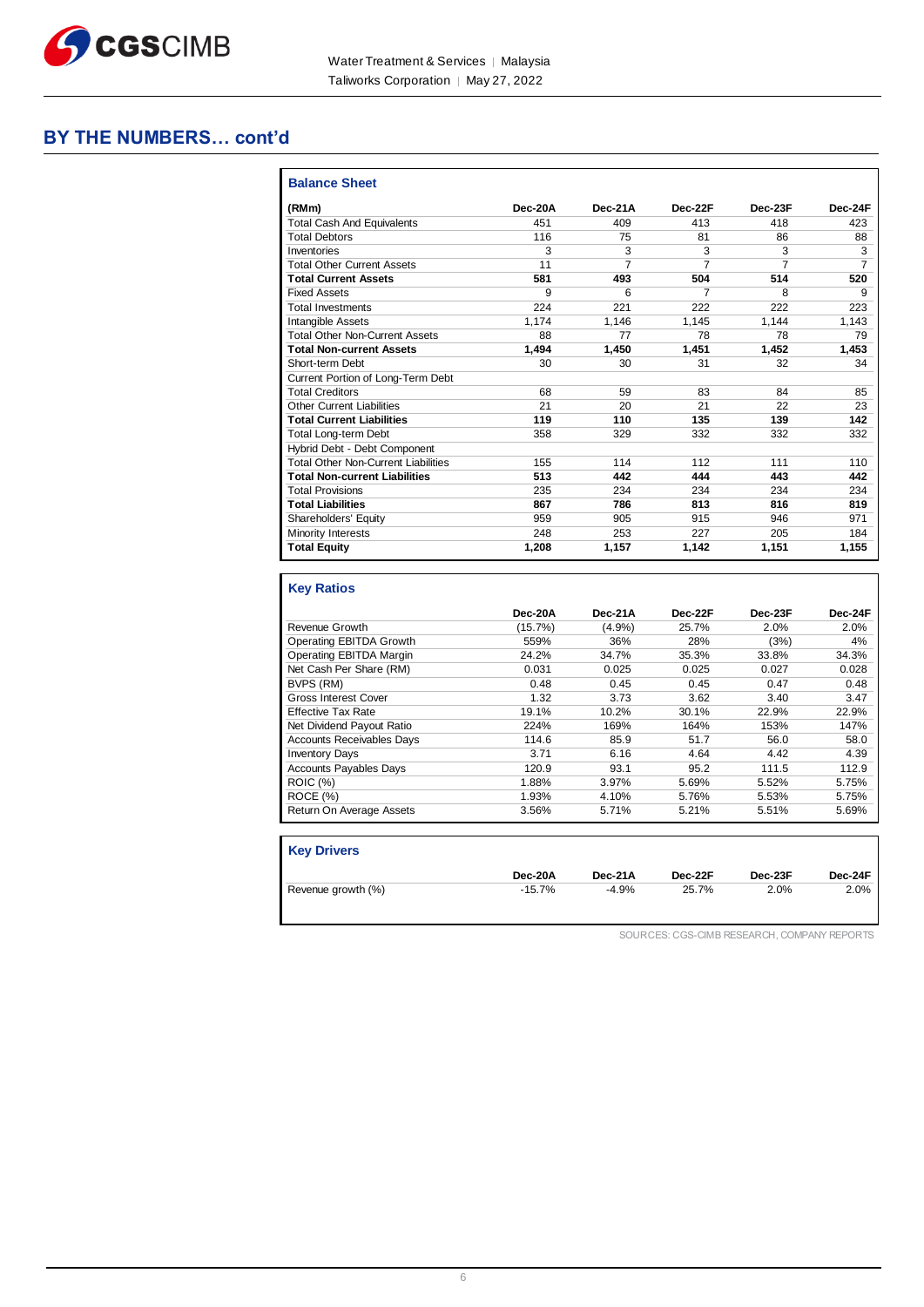

#### **DISCLAIMER**

The content of this report (including the views and opinions expressed therein, and the information comprised therein) has been prepared by and belongs to CGS-CIMB. Reports relating to a specific geographical area are produced and distributed by the corresponding CGS-CIMB entity as listed in the table below.

This report is not directed to, or intended for distribution to or use by, any person or entity who is a citizen or resident of or located in any locality, state, country or other jurisdiction where such distribution, publication, availability or use would be contrary to law or regulation.

By accepting this report, the recipient hereof represents and warrants that he is entitled to receive such report in accordance with the restrictions set forth below and agrees to be bound by the limitations contained herein (including the "Restrictions on Distributions" set out below). Any failure to comply with these limitations may constitute a violation of law. This publication is being supplied to you strictly on the basis that it will remain confidential. No part of this report may be (i) copied, photocopied, duplicated, stored or reproduced in any form by any means; or (ii) redistributed or passed on, directly or indirectly, to any other person in whole or in part, for any purpose without the prior written consent of CGS-CIMB.

The information contained in this research report is prepared from data believed to be correct and reliable at the time of issue of this report. CGS-CIMBmay or may not issue regular reports on the subject matter of this report at any frequency and may cease to do so or change the periodicity of reports at any time. CGS-CIMB has no obligation to update this report in the event of a material change to the information contained in this report. CGS-CIMB does not accept any obligation to (i) check or ensure that the contents of this report remain current, reliable or relevant, (ii) ensure that the content of this report constitutes all the information a prospective investor may require, (iii) ensure the adequacy, accuracy, completeness, reliability or fairness of any views, opinions and information, and accordingly, CGS-CIMB, its affiliates and related persons including China Galaxy International Financial Holdings Limited ("CGIFHL") and CIMB Group Sdn. Bhd. ("CIMBG") and their respective related corporations (and their respective directors, associates, connected persons and/or employees) shall not be liable in any manner whatsoever for any consequences (including but not limited to any direct, indirect or consequential losses, loss of profits and damages) of any reliance thereon or usage thereof. In particular, CGS-CIMB disclaims all responsibility and liability for the views and opinions set out in this report.

Unless otherwise specified, this report is based upon sources which CGS-CIMB considers to be reasonable. Such sources will, unless otherwise specified, for market data, be market data and prices available from the main stock exchange or market where the relevant security is listed, or, where appropriate, any other market. Information on the accounts and business of company(ies) will generally be based on published statements of the company(ies), information disseminated by regulatory information services, other publicly available information and information resulting from our research.

Whilst every effort is made to ensure that statements of facts made in this report are accurate, all estimates, projections, forecasts, expressions of opinion and other subjective judgments contained in this report are based on assumptions considered to be reasonable as of the date of the document in which they are contained and must not be construed as a representation that the matters referred to therein will occur. Past performance is not a reliable indicator of future performance. The value of investments may go down as well as up and those investing may, depending on the investments in question, lose more than the initial investment. No report shall constitute an offer or an invitation by or on behalf of CGS-CIMB or any of its affiliates (including CGIFHL, CIMBG and their respective related corporations) to any person to buy or sell any investments.

CGS-CIMB, its affiliates and related corporations (including CGIFHL, CIMBG and their respective related corporations) and/or their respective directors, associates, connected parties and/or employees may own or have positions in securities of the company(ies) covered in this research report or any securities related thereto and may from time to time add to or dispose of, or may be materially interested in, any such securities. Further, CGS-CIMB, its affiliates and their respective related corporations (including CGIFHL, CIMBG and their respective related corporations) do and seek to do business with the company(ies) covered in this research report and may from time to time act as market maker or have assumed an underwriting commitment in securities of such company(ies), may sell them to or buy them from customers on a principal basis and may also perform or seek to perform significant investment banking, advisory, underwriting or placement services for or relating to such company(ies) as well as solicit such investment, advisory or other services from any entity mentioned in this report.

CGS-CIMB or its affiliates (including CGIFHL, CIMBG and their respective related corporations) may enter into an agreement with the company(ies) covered in this report relating to the production of research reports. CGS-CIMBmay disclose the contents of this report to the company(ies) covered by it and may have amended the contents of this report following such disclosure.

The analyst responsible for the production of this report hereby certifies that the views expressed herein accurately and exclusively reflect his or her personal views and opinions about any and all of the issuers or securities analysed in this report and were prepared independently and autonomously. No part of the compensation of the analyst(s) was, is, or will be directly or indirectly related to the inclusion of specific recommendations(s) or view(s) in this report. The analyst(s) who prepared this research report is prohibited from receiving any compensation, incentive or bonus based on specific investment banking transactions or for providing a specific recommendation for, or view of, a particular company. Information barriers and other arrangements may be established where necessary to prevent conflicts of interests arising. However, the analyst(s) may receive compensation that is based on his/their coverage of company(ies) in the performance of his/their duties or the performance of his/their recommendations and the research personnel involved in the preparation of this report may also participate in the solicitation of the businesses as described above. In reviewing this research report, an investor should be aware that any or all of the foregoing, among other things, may give rise to real or potential conflicts of interest. Additional information is, subject to the duties of confidentiality, available on request.

Reports relating to a specific geographical area are produced by the corresponding CGS-CIMB entity as listed in the table below. The term "CGS-CIMB" shall denote, where appropriate, the relevant entity distributing or disseminating the report in the particular jurisdiction referenced below, or, in every other case except as otherwise stated herein, CGS-CIMB Securities International Pte. Ltd. and its affiliates, subsidiaries and related corporations.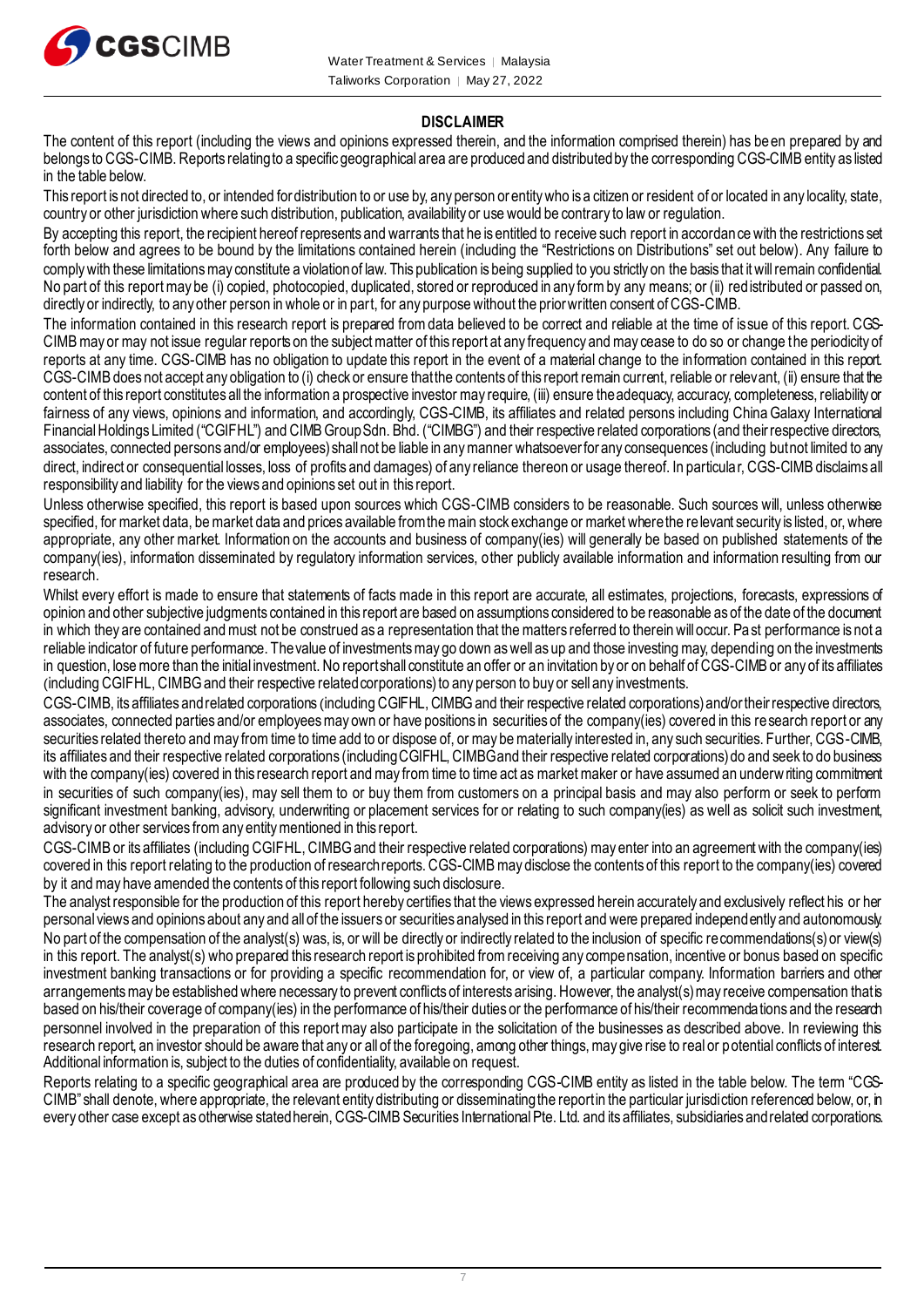

Water Treatment & Services | Malaysia Taliworks Corporation | May 27, 2022

| Country     | <b>CGS-CIMB Entity</b>                                | Regulated by                                                    |
|-------------|-------------------------------------------------------|-----------------------------------------------------------------|
| Hong Kong   | CGS-CIMB Securities (Hong Kong) Limited               | Securities and Futures Commission Hong Kong                     |
| India       | CGS-CIMB Securities (India) Private Limited           | Securities and Exchange Board of India (SEBI)                   |
| Indonesia   | PT CGS-CIMB Sekuritas Indonesia                       | Financial Services Authority of Indonesia                       |
| Malaysia    | CGS-CIMB Securities Sdn. Bhd.                         | Securities Commission Malaysia                                  |
| Singapore   | CGS-CIMB Securities (Singapore) Pte. Ltd.             | Monetary Authority of Singapore                                 |
| South Korea | CGS-CIMB Securities (Hong Kong) Limited, Korea Branch | Financial Services Commission and Financial Supervisory Service |
| Thailand    | CGS-CIMB Securities (Thailand) Co. Ltd.               | Securities and Exchange Commission Thailand                     |

#### **Other Significant Financial Interests:**

(i) As of April 30, 2022 CGS-CIMB has a proprietary position in the securities (which may include but not be limited to shares, warrants, call warrants and/or any other derivatives) in the following company or companies covered or recommended in this report:

 $(a)$ .

(ii) Analyst Disclosure: As of May 27, 2022, the analyst(s) who prepared this report, and the associate(s), has / have an interest in the securities (which may include but not be limited to shares, warrants, call warrants and/or any other derivatives) in the following company or companies covered or recommended in this report:

(a) -

This report does not purport to contain all the information that a prospective investor may require. Neither CGS-CIMB nor any of its affiliates (including CGIFHL, CIMBG and their related corporations) make any guarantee, representation or warranty, express or implied, as to the adequacy, accuracy, completeness, reliability or fairness of any such information and opinion contained in this report. Neither CGS-CIMB nor any of its affiliates nor their related persons (including CGIFHL, CIMBG and their related corporations) shall be liable in any manner whatsoever for any consequences (including but not limited to any direct, indirect or consequential losses, loss of profits and damages) of any reliance thereon or usage thereof. This report is general in nature and has been prepared for information purposes only. It is intended for circulation amongst CGS-CIMB's clients generaly and does not have regard to the specific investment objectives, financial situation and the particular needs of any specific person who may receive this

report. The information and opinions in this report are not and should not be construed or considered as an offer, recommendation or solicitation to buy or sell the subject securities, related investments or other financial instruments or any derivative instrument, or any rights pertaining thereto. Investors are advised to make their own independent evaluation of the information contained in this research report, consider their own individual

investment objectives, financial situation and particular needs and consult their own professional and financial advisers as to the legal, business, financial, tax and other aspects before participating in any transaction in respect of the securities of company(ies) covered in this research report. The securities of such company(ies) may not be eligible for sale in all jurisdictions or to all categories of investors.

### Restrictions on Distributions

**Australia:** Despite anything in this report to the contrary, this research is provided in Australia by CGS-CIMB Securities (Singapore) Pte. Ltd. and CGS-CIMB Securities (Hong Kong) Limited. This research is only available in Australia to persons who are "wholesale clients" (within the meaning of the Corporations Act 2001 (Cth) and is supplied solely for the use of such wholesale clients and shall not be distributed or passed on to any other person. You represent and warrant that if you are in Australia, you are a "wholesale client". This research is of a general nature only and has been prepared without taking into account the objectives, financial situation or needs of the individual recipient. CGS-CIMB Securities (Singapore) Pte. Ltd. and CGS-CIMB Securities (Hong Kong) Limited do not hold, and are not required to hold an Australian financial services license. CGS-CIMB Securities (Singapore) Pte. Ltd. and CGS-CIMB Securities (Hong Kong) Limited rely on "passporting" exemptions for entities appropriately licensed by the Monetary Authority of Singapore (under ASIC Class Order 03/1102) and the Securities and Futures Commission in Hong Kong (under ASIC Class Order 03/1103).

**Canada:** This research report has not been prepared in accordance with the disclosure requirements of Dealer Member Rule 3400 – Research Restrictions and Disclosure Requirements of the Investment Industry Regulatory Organization of Canada. For any research report distributed by CIBC, further disclosures related to CIBC conflicts of interest can be found at https://researchcentral.cibcwm.com .

**China:** For the purpose of this report, the People's Republic of China ("PRC") does not include the Hong Kong Special Administrative Region, the Macau Special Administrative Region or Taiwan. The distributor of this report has not been approved or licensed by the China Securities Regulatory Commission or any other relevant regulatory authority or governmental agency in the PRC. This report contains only marketing information. The distribution of this report is not an offer to buy or sell to any person within or outside PRC or a solicitation to any person within or outside of PRC to buy or sell any instruments described herein. This report is being issued outside the PRC to a limited number of institutional investors and may not be provided to any person other than the original recipient and may not be reproduced or used for any other purpose.

**France:** Only qualified investors within the meaning of French law shall have access to this report. This report shall not be consider ed as an offer to subscribe to, or used in connection with, any offer for subscription or sale or marketing or direct or indirect distribution of financial instruments and it is not intended as a solicitation for the purchase of any financial instrument.

Germany: This report is only directed at persons who are professional investors as defined in sec 31a(2) of the German Securities Trading Ad (WpHG). This publication constitutes research of a non-binding nature on the market situation and the investment instruments cited here at the time of the publication of the information.

The current prices/yields in this issue are based upon closing prices from Bloomberg as of the day preceding publication. Please note that neither the German Federal Financial Supervisory Agency (BaFin), nor any other supervisory authority exercises any control over the content of this report.

**Hong Kong:** This report is issued and distributed in Hong Kong by CGS-CIMB Securities (Hong Kong) Limited ("CHK") which is licensed in Hong Kong by the Securities and Futures Commission for Type 1 (dealing in securities) and Type 4 (advising on securities) activities. Any investors wishing to purchase or otherwise deal in the securities covered in this report should contact the Head of Sales at CGS-CIMB Securities (Hong Kong) Limited. The views and opinions in this research report are our own as of the date hereof and are subject to change. If the Financial Services and Markets Act of the United Kingdom or the rules of the Financial Conduct Authority apply to a recipient, our obligations owed to such recipient therein are unaffected.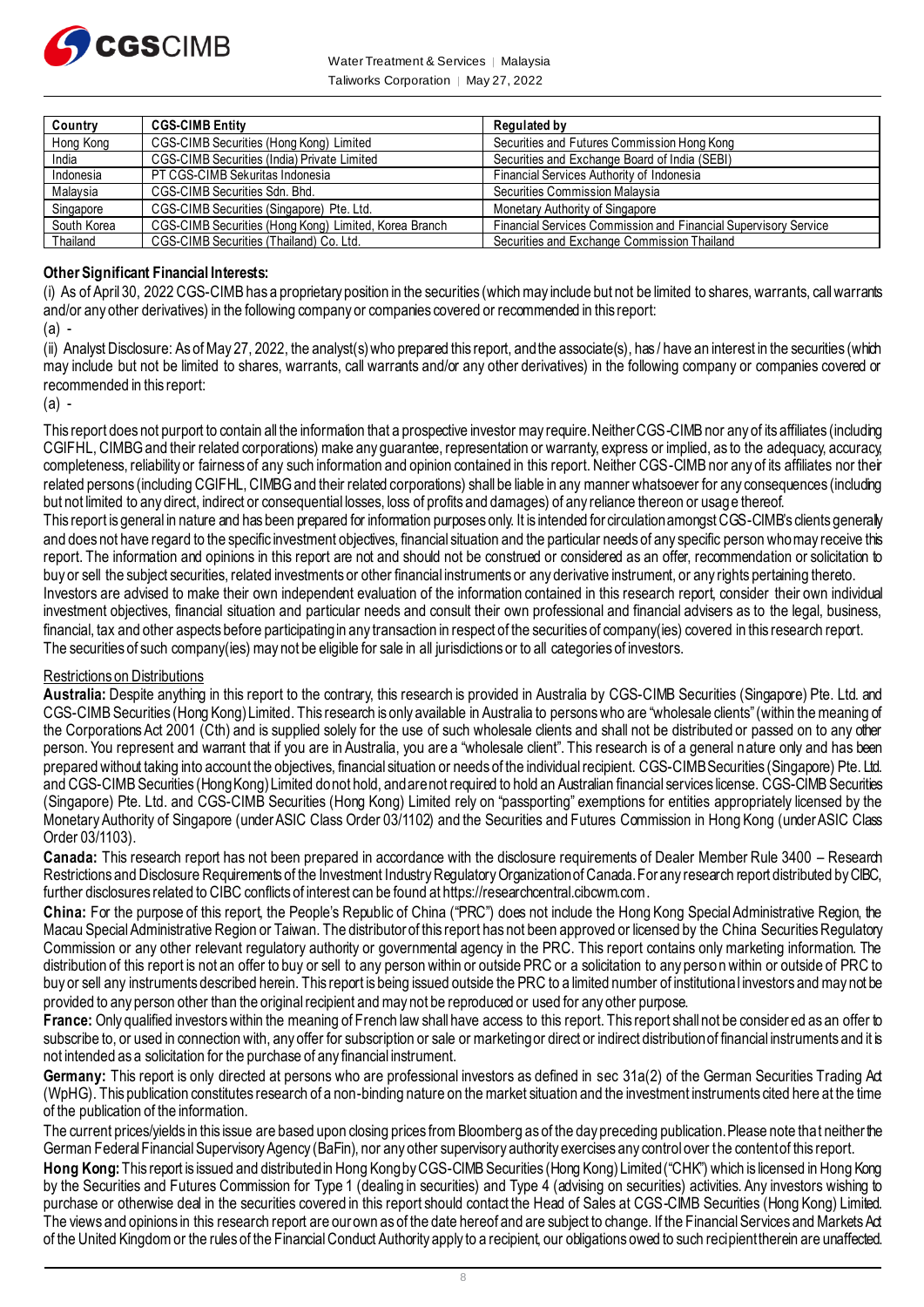

CHK has no obligation to update its opinion or the information in this research report.

This publication is strictly confidential and is for private circulation only to clients of CHK.

CHK does not make a market on other securities mentioned in the report.

India: This report is issued and distributed in India by CGS-CIMB Securities (India) Private Limited ("CGS-CIMB India"). CGS-CIMB India is a subsidiary of CGS-CIMB Securities International Pte. Ltd. which is in turn is a 50:50 joint venture company of CGIFHL and CIMBG. The details of the members of the group of companies of CGS-CIMB can be found at www.cgs-cimb.com, CGIFHL at www.chinastock.com.hk/en/ACG/ContactUs/index.aspx and CIMBG at www.cimb.com/en/who-we-are.html. CGS-CIMB India is registered with the National Stock Exchange of India Limited and BSE Limited as a trading and clearing member (Merchant Banking Number: INM000012037) under the Securities and Exchange Board of India (Stock Brokers and Sub-Brokers) Regulations, 1992. In accordance with the provisions of Regulation 4(g) of the Securities and Exchange Board of India (Investment Advisers) Regulations, 2013, CGS-CIMB India is not required to seek registration with the Securities and Exchange Board of India ("SEBI") as an Investment Adviser. CGS-CIMB India is registered with SEBI (SEBI Registration Number: INZ000209135) as a Research Analyst (INH000000669) pursuant to the SEBI (Research Analysts) Regulations, 2014 ("Regulations").

This report does not take into account the particular investment objectives, financial situations, or needs of the recipients. It is not intended for and does not deal with prohibitions on investment due to law/jurisdiction issues etc. which may exist for certain persons/entities. Recipients should rely on their own investigations and take their own professional advice before investment.

The report is not a "prospectus" as defined under Indian Law, including the Companies Act, 2013, and is not, and shall not be, approved by, or filed or registered with, any Indian regulator, including any Registrar of Companies in India, SEBI, any Indian stock exchange, or the Reserve Bank of India. No offer, or invitation to offer, or solicitation of subscription with respect to any such securities listed or proposed to be listed in India is being made, or intended to be made, to the public, or to any member or section of the public in India, through or pursuant to this report.

The research analysts, strategists or economists principally responsible for the preparation of this research report are segregated from the other activities of CGS-CIMB India and they have received compensation based upon various factors, including quality, accuracy and value of research, firm profitability or revenues, client feedback and competitive factors. Research analysts', strategists' or economists' compensation is not linked to investment banking or capital markets transactions performed or proposed to be performed by CGS-CIMB India or its affiliates.

CGS-CIMB India does not have actual / beneficial ownership of 1% or more securities of the subject company in this research report, at the end of the month immediately preceding the date of publication of this research report. However, since affiliates of CGS-CIMB India are engaged in the financial services business, they might have in their normal course of business financial interests or actual / beneficial ownership of one per cent or more in various companies including the subject company in this research report.

CGS-CIMB India or its associates, may: (a) from time to time, have long or short position in, and buy or sell the securities of the subject company in this research report; or (b) be engaged in any other transaction involving such securities and earn brokerage or other compensation or act as a market maker in the financial instruments of the subject company in this research report or act as an advisor or lender/borrower to such company or may have any other potential conflict of interests with respect to any recommendation and other related information and opinions.

CGS-CIMB India, its associates and the analyst engaged in preparation of this research report have not received any compensation for investment banking, merchant banking or brokerage services from the subject company mentioned in the research report in the past 12 months.

CGS-CIMB India, its associates and the analyst engaged in preparation of this research report have not managed or co-managed public offering of securities for the subject company mentioned in the research report in the past 12 months. The analyst from CGS-CIMB India engaged in preparation of this research report or his/her relative (a) do not have any financial interests in the subject company mentioned in this research report; (b) do not own 1% or more of the equity securities of the subject company mentioned in the research report as of the last day of the month preceding the publication of the research report; (c) do not have any material conflict of interest at the time of publication of the research report.

**Indonesia:** This report is issued and distributed by PT CGS-CIMB Sekuritas Indonesia ("CGS-CIMB Indonesia"). The views and opinions in this research report are our own as of the date hereof and are subject to change. CGS-CIMB Indonesia has no obligation to update its opinion or the information in this research report. This report is for private circulation only to clients of CGS-CIMB Indonesia. Neither this report nor any copy hereof may be distributed in Indonesia or to any Indonesian citizens wherever they are domiciled or to Indonesian residents except in compliance with applicable Indonesian capital market laws and regulations.

This research report is not an offer of securities in Indonesia. The securities referred to in this research report have not been registered with the Financial Services Authority (Otoritas Jasa Keuangan) pursuant to relevant capital market laws and regulations, and may not be offered or sold within the territory of the Republic of Indonesia or to Indonesian citizens through a public offering or in circumstances which constitute an offer within the meaning of the Indonesian capital market law and regulations.

**Ireland:** CGS-CIMB is not an investment firm authorised in the Republic of Ireland and no part of this document should be construed as CGS-CIMB acting as, or otherwise claiming or representing to be, an investment firm authorised in the Republic of Ireland.

**Malaysia:** This report is distributed in Malaysia by CGS-CIMB Securities Sdn. Bhd. ("CGS-CIMB Malaysia") solely for the benefit of and for the exclusive use of our clients. Recipients of this report are to contact CGS-CIMBMalaysia, at Level 29, Menara Bumiputra-Commerce, No. 11, Jalan Raja Laut, 50350 Kuala Lumpur, Malaysia, in respect of any matters arising from or in connection with this report. CGS-CIMB Malaysia has no obligation to update, revise or reaffirm its opinion or the information in this research reports after the date of this report.

New Zealand: In New Zealand, this report is for distribution only to persons who are wholesale clients pursuant to section 5C of the Finan cial Advisers Act 2008.

**Singapore:** This report is issued and distributed by CGS-CIMB Securities (Singapore) Pte Ltd ("CGS-CIMB Singapore"). CGS-CIMB Singapore is a capital markets services licensee under the Securities and Futures Act (Chapter 289). Accordingly, it is exempted from the requirement to hold a financial adviser's licence under the Financial Advisers Act, Cap 110 ("FAA") for advising on investment products, by issuing or promulgating research analyses or research reports, whether in electronic, print or other form. CGS-CIMB Singapore is subject to the applicable rules under the FAA unless it is able to avail itself to any prescribed exemptions.

Recipients of this report are to contact CGS-CIMB Singapore, 10 Marina Boulevard, Marina Bay Financial Centre Tower 2, #09-01, Singapore 018983 in respect of any matters arising from, or in connection with this report. CGS-CIMB Singaporehas no obligation to update its opinion or the information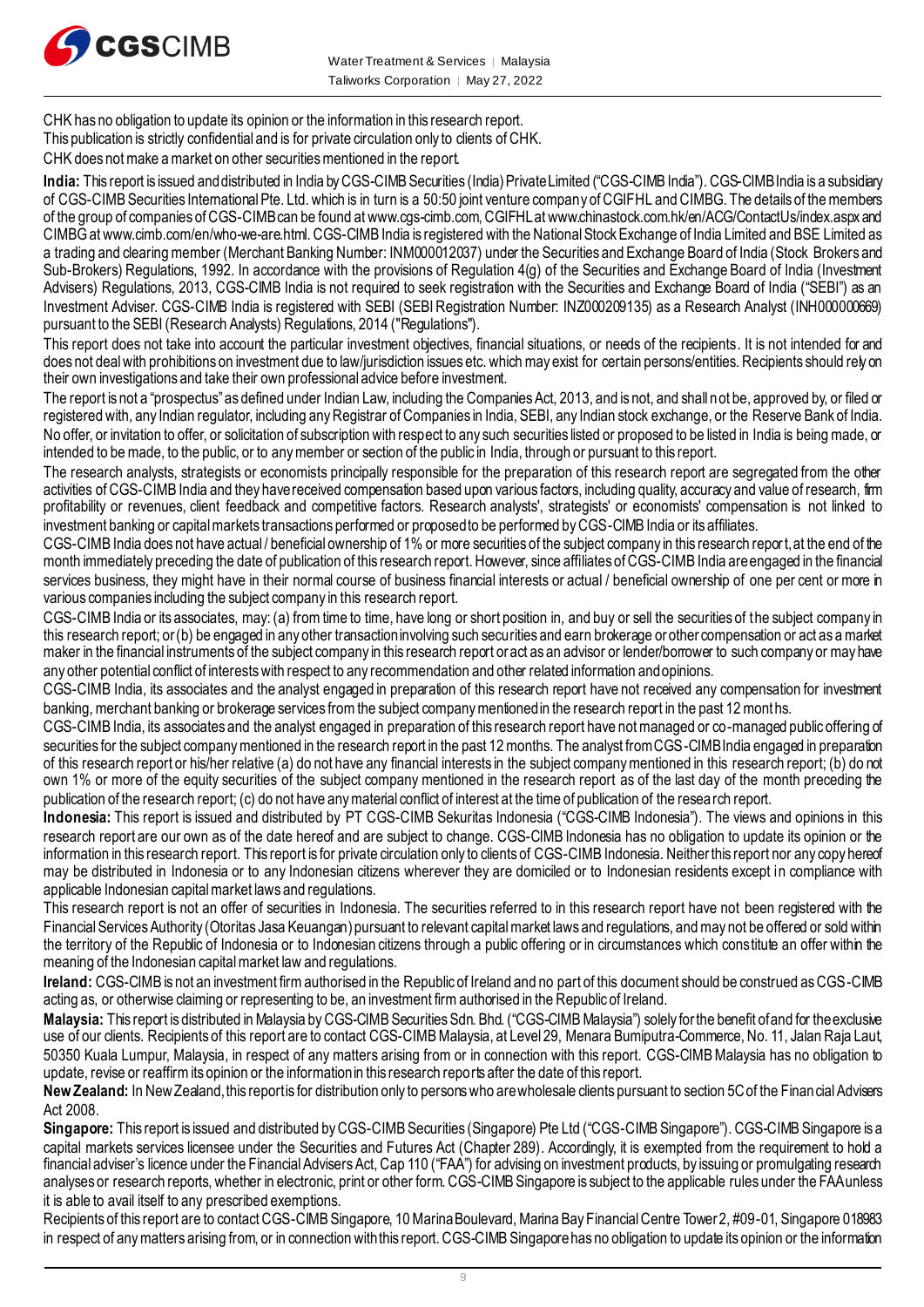

in this research report. This publication is strictly confidential and is for private circulation only. If you have not been sent this report by CGS-CIMB Singapore directly, you may not rely, use or disclose to anyone else this report or its contents.

If the recipient of this research report is not an accredited investor, expert investor or institutional investor, CGS-CIMB Singapore accepts legal responsibility for the contents of the report without any disclaimer limiting or otherwise curtailing such legal responsibility. If the recipient is an accredited investor, expert investor or institutional investor, the recipient is deemed to acknowledge that CGS-CIMB Singapore is exempt from certain requirements under the FAA and its attendant regulations, and as such, is exempt from complying with the following:

(a) Section 25 of the FAA (obligation to disclose product information);

(b) Section 27 (duty not to make recommendation with respect to any investment product without having a reasonable basis where you may be

reasonably expected to rely on the recommendation) of the FAA;

(c) MAS Notice on Information to Clients and Product Information Disclosure [Notice No. FAA-N03];

(d) MAS Notice on Recommendation on Investment Products [Notice No. FAA-N16];

(e) Section 36 (obligation on disclosure of interest in specified products), and

(f) any other laws, regulations, notices, directive, guidelines, circulars and practice notes which are relates to the above, to the extent permitted by applicable laws, as may be amended from time to time, and any other laws, regulations, notices, directive, guidelines, circulars, and practice notes as we may notify you from time to time. In addition, the recipient who is an accredited investor, expert investor or institutional investor acknowledges that as CGS-CIMB Singaporeis exempt from Section 27 of the FAA, the recipient will also not be able to file a civil claim against CGS-CIMB Singapore for any loss or damage arising from the recipient's reliance on any recommendation made by CGS-CIMB Singaporewhich would otherwise be a right that is available to the recipient under Section 27 of the FAA. .

CGS-CIMB Singapore, its affiliates and related corporations, their directors, associates, connected parties and/or employees may own or have positions in specified products of the company(ies) covered in this research report or any specified products related thereto and may from time to time add to or dispose of, or may be materially interested in, any such specified products. Further, CGS-CIMB Singapore, its affiliates and its related corporations do and seek to do business with the company(ies) covered in this research report and may from time to time act as market maker or have assumed an underwriting commitment in specified products of such company(ies), may sell them to or buy them from customers on a principal basis and may also perform or seek to perform significant investment banking, advisory, underwriting or placement services for or relating to such company(ies) as well as solicit such investment, advisory or other services from any entity mentioned in this report.

As of May 26, 2022, CGS-CIMB Singapore does not have a proprietary position in the recommended specified products in this report.

CGS-CIMB Singapore does not make a market on the securities mentioned in the report.

South Korea: This report is issued and distributed in South Korea by CGS-CIMB Securities (Hong Kong) Limited, Korea Branch ("CGS-CIMB Korea") which is licensed as a cash equity broker, and regulated by the Financial Services Commission and Financial Supervisory Service of Korea. In South Korea, this report is for distribution only to professional investors under Article 9(5) of the Financial Investment Services and Capital Market Act of Korea ("FSCMA").

**Spain:** This document is a research report and it is addressed to institutional investors only. The research report is of a general nature and not personalised and does not constitute investment advice so, as the case may be, the recipient must seek proper advice before adopting any investment decision. This document does not constitute a public offering of securities.

CGS-CIMB is not registered with the Spanish Comision Nacional del Mercado de Valores to provide investment services.

**Sweden:** This report contains only marketing information and has not been approved by the Swedish Financial Supervisory Authority. The distribution of this report is not an offer to sell to any person in Sweden or a solicitation to any person in Sweden to buy any instruments described herein and may not be forwarded to the public in Sweden.

Switzerland: This report has not been prepared in accordance with the recognized self-regulatory minimal standards for research reports of banks issued by the Swiss Bankers' Association (Directives on the Independence of Financial Research).

**Thailand:** This report is issued and distributed by CGS-CIMB Securities (Thailand) Co. Ltd. ("CGS-CIMB Thailand") based upon sources believed to be reliable (but their accuracy, completeness or correctness is not guaranteed). The statements or expressions of opinion herein were arrived at after due and careful consideration for use as information for investment. Such opinions are subject to change without notice and CGS-CIMB Thailand has no obligation to update its opinion or the information in this research report.

CGS-CIMB Thailand may act or acts as Market Maker, and issuer and offeror of Derivative Warrants and Structured Note which may have the following securities as its underlying securities. Investors should carefully read and study the details of the derivative warrants in the prospectus before making investment decisions. AAV, ACE, ADVANC, AEONTS, AMATA, AOT, AP, BAM, BANPU, BBL, BCH, BCP, BCPG, BDMS, BEC, BEM, BGRIM, BH, BJC, BTS, CBG, CENTEL, CHG, CK, CKP, COM7, CPALL, CPF, CPN, CRC, DELTA, DOHOME, DTAC, EA, EGCO, ESSO, GLOBAL, GPSC, GULF, GUNKUL, HANA, HMPRO, ICHI, INTUCH, IRPC, IVL, JAS, JMART, JMT, KBANK, KCE, KKP, KTB, KTC, LH, MAJOR, MEGA, MINT, MTC, NRF, OR, ORI, OSP, PLANB, PRM, PSL, PTG, PTL, PTT, PTTEP, PTTGC, QH, RATCH, RBF, RS, SAWAD, SCB, SCC, SCGP, SINGER, SPALI, SPRC, STA, STEC, STGT, SUPER, SYNEX, TASCO, TCAP, THANI, TISCO, TKN, TOP, TQM, TRUE, TTB, TU, TVO, VGI, WHA

#### **Corporate Governance Report:**

The disclosure of the survey result of the Thai Institute of Directors Association ("IOD") regarding corporate governance is made pursuant to the policy of the Office of the Securities and Exchange Commission. The survey of the IOD is based on the information of a company listed on the Stock Exchange of Thailand and the Market for Alternative Investment disclosed to the public and able to be accessed by a general public investor. The result, therefore, is from the perspective of a third party. It is not an evaluation of operation and is not based on inside information.

The survey result is as of the date appearing in the Corporate Governance Report of Thai Listed Companies. As a result, the survey result may be changed after that date. CGS-CIMB Thailand does not confirm nor certify the accuracy of such survey result.

| Score<br>:Range | 100<br>ഹ<br>JU | $\sim$<br><b>QC</b><br>υv<br>vu | $\overline{\phantom{a}}$<br>$\overline{\phantom{a}}$<br>. .<br>ີ | $\overline{\phantom{a}}$<br>اسمامه<br>⊃⊂l∪w<br>ט ו | ≺esult<br>$\cdot$<br>.<br>N٥<br>ЮU<br>vcv |
|-----------------|----------------|---------------------------------|------------------------------------------------------------------|----------------------------------------------------|-------------------------------------------|
| Description:    | Excellent      | 00dض<br>Verv                    | Good                                                             | N/r                                                | .<br>N/r                                  |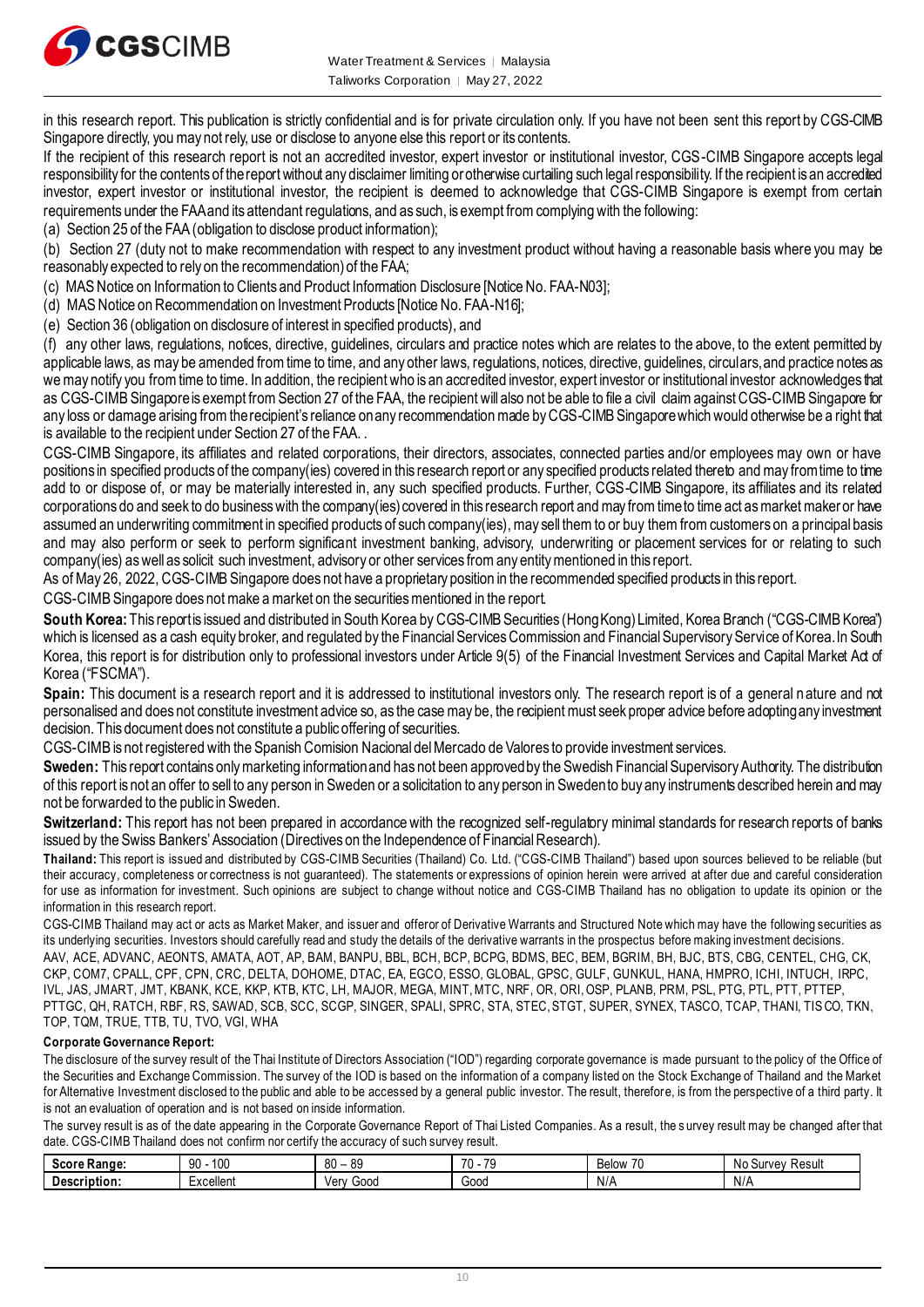

**United Arab Emirates:** The distributor of this report has not been approved or licensed by the UAE Central Bank or any other relevant licensing authorities or governmental agencies in the United Arab Emirates. This report is strictly private and confidential and has not been reviewed by, deposited or registered with UAE Central Bank or any other licensing authority or governmental agencies in the United Arab Emirates. This report is being issued outside the United Arab Emirates to a limited number of institutional investors and must not be provided to any person other than the original recipient and may not be reproduced or used for any other purpose. Further, the information contained in this report is not intended to lead to the sale of investments under any subscription agreement or the conclusion of any other contract of whatsoever nature within the territory of the United Arab Emirates.

**United Kingdom and European Economic Area (EEA):**In the United Kingdom and European Economic Area, this material is also being distributed by CGS-CIMB Securities (UK) Limited ("CGS-CIMB UK"). CGS-CIMB UK is authorized and regulated by the Financial Conduct Authority and its registered office is at 53 New Broad Street, London EC2M 1JJ. The material distributed by CGS-CIMB UK has been prepared in accordance with CGS-CIMB's policies for managing conflicts of interest arising as a result of publication and distribution of this material. This material is for distribution only to, and is solely directed at, selected persons on the basis that those persons: (a) are eligible counterparties and professional clients of CGS-CIMB UK; (b) have professional experience in matters relating to investments falling within Article 19(5) of the Financial Services and Markets Act 2000 (Financial Promotion) Order 2005 (as amended, the "Order"), (c) fall within Article 49(2)(a) to (d) ("high net worth companies, unincorporated associations etc") of the Order; (d) are outside the United Kingdom subject to relevant regulation in each jurisdiction, mate rial(all such persons together being referred to as "relevant persons"). This material is directed only at relevant persons and must not be acted on or relied on by persons who are not relevant persons. Any investment or investment activity to which this material relates is available only to relevant persons and will be engaged in only with relevant persons.

This material is categorised as non-independent for the purposes of CGS-CIMB UK and therefore does not provide an impartial or objective assessment of the subject matter and does not constitute independent research. Consequently, this material has not been prepared in accordance with legal requirements designed to promote the independence of research and will not be subject to any prohibition on dealing ahead of the dissemination of research. Therefore, this material is considered a marketing communication.

**United States:** This research report is distributed in the United States of America by CGS-CIMB Securities (USA) Inc, a U.S. registered broker-dealer and an affiliate of CGS-CIMB Securities Sdn. Bhd., CGS-CIMB Securities (Singapore) Pte Ltd, PT CGS-CIMB Sekuritas Indonesia, CGS-CIMB Securities (Thailand) Co. Ltd, CGS-CIMB Securities (Hong Kong) Limited and CGS-CIMB Securities (India) Private Limited, and is distributed solely to persons who qualify as "U.S. Institutional Investors" as defined in Rule 15a-6 under the Securities and Exchange Act of 1934. This communication is only for Institutional Investors whose ordinary business activities involve investing in shares, bonds, and associated securities and/or derivative securities and who have professional experience in such investments. Any person who is not a U.S. Institutional Investor or Major Institutional Investor must not rely on this communication. The delivery of this research report to any person in the United States of America is not a recommendation to effect any transactions in the securities discussed herein, or an endorsement of any opinion expressed herein. CGS-CIMB Securities (USA) Inc, is a FINRA/SIPC member and takes responsibility for the content of this report. For further information or to place an order in any of the above-mentioned securities please contact a registered representative of CGS-CIMB Securities (USA) Inc.

CGS-CIMB Securities (USA) Inc. does not make a market on other securities mentioned in the report.

CGS-CIMB Securities (USA) Inc. has not managed or co-managed a public offering of any of the securities mentioned in the past 12 months.

CGS-CIMB Securities (USA) Inc. has not received compensation for investment banking services from any of the company mentioned in the past 12 months.

CGS-CIMB Securities (USA) Inc. neither expects to receive nor intends to seek compensation for investment banking services from any of the company mentioned within the next 3 months.

**United States Third-Party Disclaimer:**If this report is distributed in the United States of America by Raymond James & Associates, Inc ("RJA"), this report is third-party research prepared for and distributed in the United States of America by RJA pursuant to an arrangement between RJA and CGS-CIMB Securities International Pte. Ltd. ("CGS-CIMB"). CGS-CIMB is not an affiliate of RJA. This report is distributed solely to persons who qualify as "U.S. Institutional Investors" or as "Major U.S. Institutional Investors" as defined in Rule 15a-6 under the Securities and Exchange Act of 1934, as amended. This communication is only for U.S. Institutional Investors or Major U.S. Institutional Investor whose ordinary business activities involve investing in shares, bonds, and associated securities and/or derivative securities and who have professional experience in such investments. Any person who is not a U.S. Institutional Investor or Major U.S. Institutional Investor must not rely on this communication. The delivery of this report to any person in the U.S. is not a recommendation to effect any transactions in the securities discussed herein, or an endorsement of any opinion expressed herein. If you are receiving this report in the U.S from RJA, a FINRA/SIPC member, it takes responsibility for the content of this report. For further information or to place an order in any of the above-mentioned securities please contact a registered representative of CGS-CIMB Securities (USA) Inc. or RJA.<https://raymondjames.com/InternationalEquityDisclosures>

**Other jurisdictions:** In any other jurisdictions, except if otherwise restricted by laws or regulations, this report is only for distribution to pr ofessional, institutional or sophisticated investors as defined in the laws and regulations of such jurisdictions.

| Distribution of stock ratings and investment banking clients for quarter ended on 31 March 2022 |                         |                                |  |  |  |
|-------------------------------------------------------------------------------------------------|-------------------------|--------------------------------|--|--|--|
| 632 companies under coverage for quarter ended on 31 March 2022                                 |                         |                                |  |  |  |
|                                                                                                 | Rating Distribution (%) | Investment Banking clients (%) |  |  |  |
|                                                                                                 | 70.3%                   | በ ጸ%                           |  |  |  |
|                                                                                                 | <b>22 ዐ%</b>            | $0.0\%$                        |  |  |  |
|                                                                                                 | 7.8%                    | 12%                            |  |  |  |